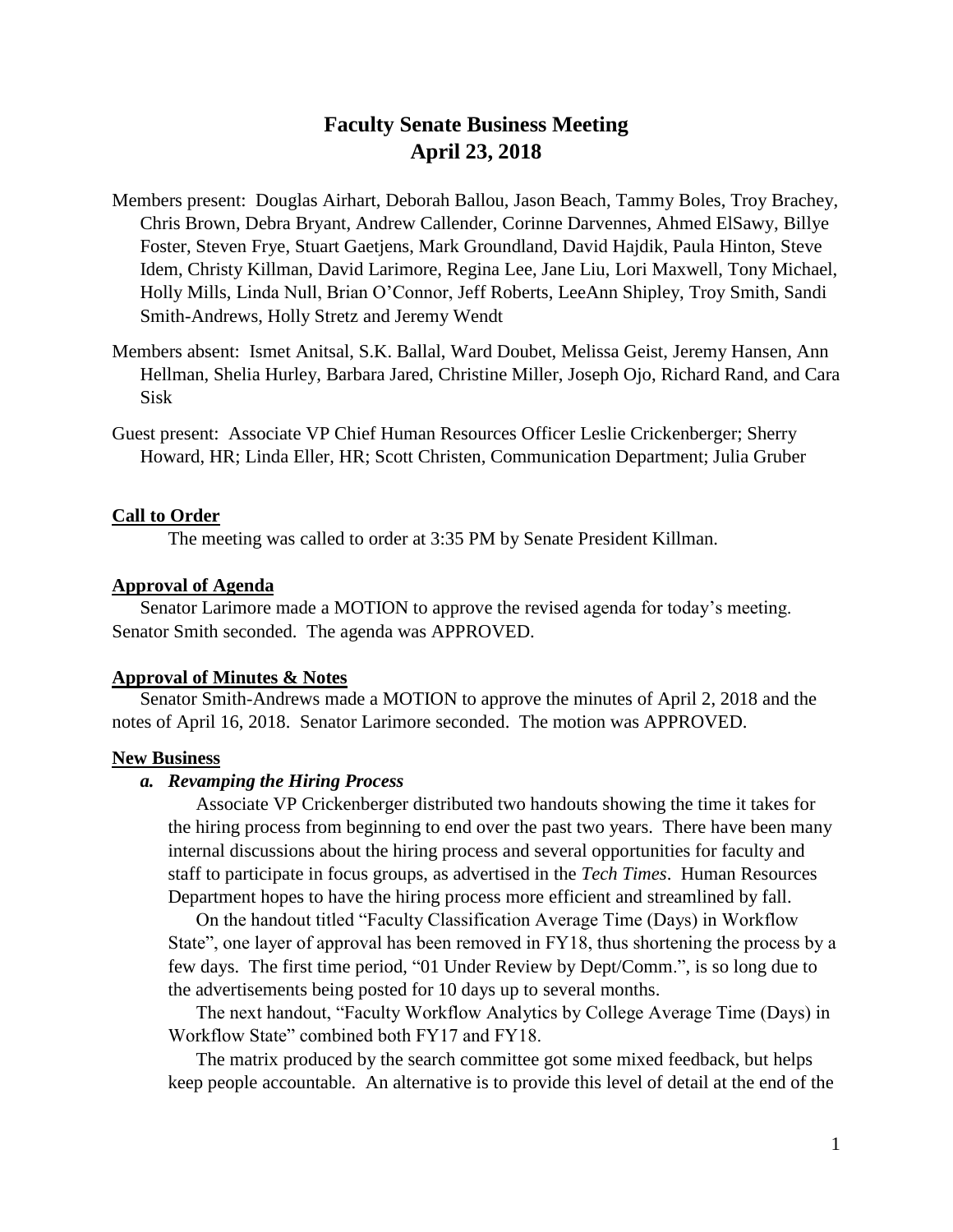hiring process by providing a detailed letter recommending a particular candidate. It is up to the search committee to decide which they would rather do.

The two top concerns heard so far from the survey were the timeliness of getting pool approval and the perception of notifying candidates when the job is filled. There are also some problems of the length of time it takes with working on immigration status. Vetting (background checks) is done by HR on the back end, since Tech has to pay for this.

VP Crickenberger said there was room for improvement (shortening the time) in the last area, "Recommend for Hire". This involves receiving official transcripts and negotiating salary packages. She also had suggestions of putting some training on a website, and maybe best practices. See TTU Policies 601 and 643 for more.

#### *b. Election of Secretary for 2018-19*

Senator ElSawy presented Senator Mark Groundland as next year's Faculty Senate nominee for secretary. After hearing no other nominees from the floor, Senator Darvennes made a MOTION nominations cease and we approve by acclamation. The motion was APPROVED.

## *c. TUFS Report*

The most recent TUFS (Tennessee University Faculty Senates) met here April 6-8. Senate President Killman thanked Senators Hinton and Smith-Andrews for taking charge that Saturday. The swag we provided TUFS representatives was a nice portfolio with the TUFS logo on it. Tech Senators Roberts (TUFS Past President), Smith-Andrews (TUFS Secretary), and Killman were in attendance.

Senator Smith-Andrews reported on the meeting. There were many issues discussed throughout the weekend with the following reported because of their potential to impact all member institutions:

- 1. Tech's relationship with the Board of Trustees is good compared to other institutions—some slightly better, many worse
- 2. All 10 institutions are revising or have recently revised their faculty handbooks and many university policies
- 3. Legislative topics of interest:
	- a. Outsourcing
	- b. UT Board restructuring
	- c. Optional Retirement Program Changes will include potentially more options and the removal of the mandatory 50% annuitization.
	- d. Quality Assurance Funding tied solely to Teacher Education Programs success (now sent to summer study)
- 4. Future of tenure and post-tenure review (During the lunch meet and greet session: President Oldham said he is committed to keeping tenure)

5. Evaluation of university presidents and their contracts (or potential contracts) There will be a new TUFS website soon, at TNFacultySenates.org, hosted by UT-K. Senator Smith-Andrews will send out an announcement when this is made available.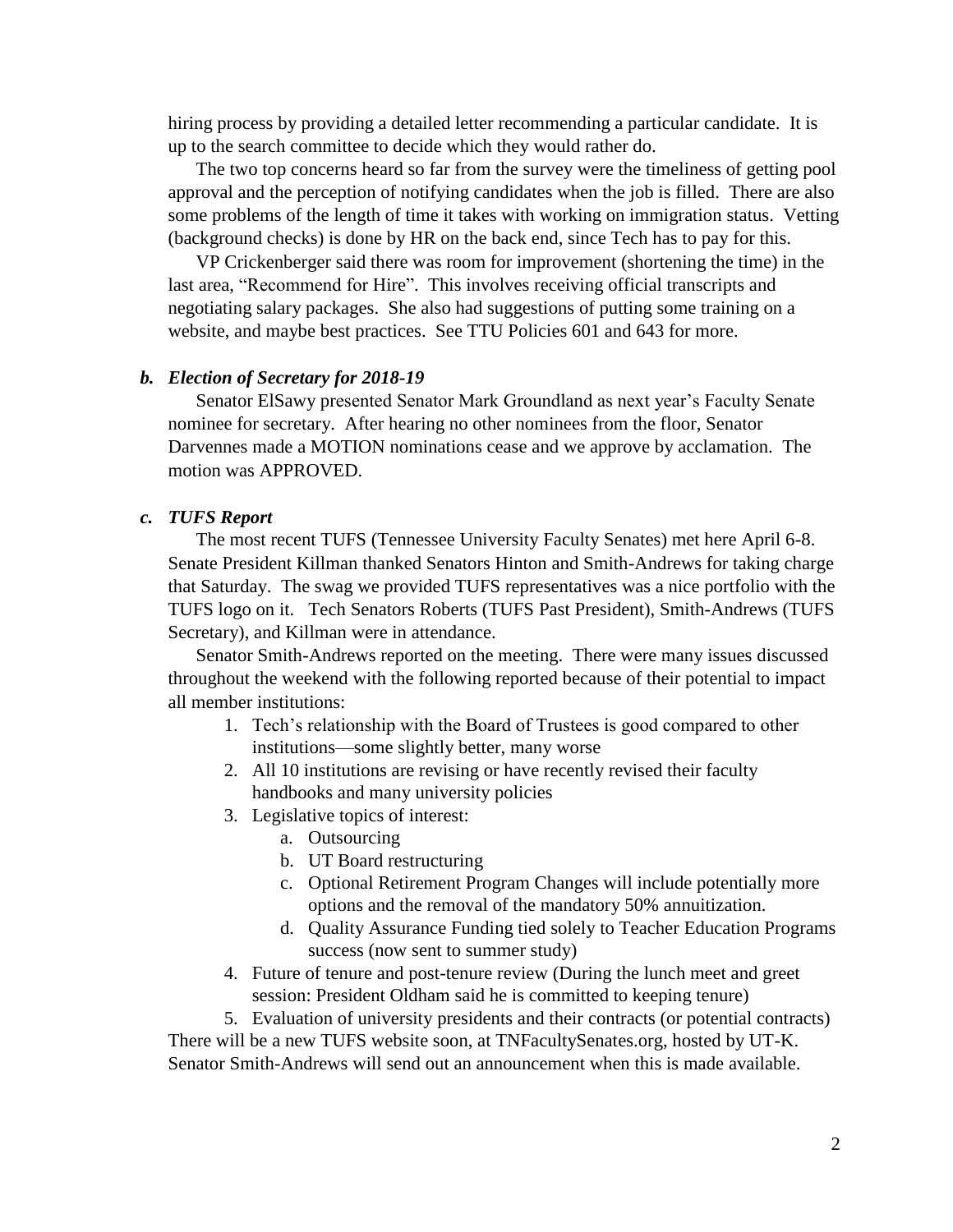## *d.* **Communication Department Repositioning**

Dr. Scott Christen was present to briefly explain the desire to reposition the Communication Department under the College of Interdisciplinary Studies, and rename it the School of Communication. This was a faculty-led decision. Dean Gotcher is willing to help this department grow and move forward. Dr. Christen said the entire department voted on this in February. Both Dean Semmes and Dean Gotcher are on board with this proposal.

A question was raised as to why they are emphasizing their classes as social sciences in an effort for students to count them as a gen ed social science course. Also, we haven't heard the new Provost's vision about this yet, and what role it may play in this plan.

# **Old Business**

# *a. University Faculty Meeting*

There is a University Faculty meeting scheduled for this Wednesday, April 25 at 3:35 PM in the Derryberry Auditorium. Senate President Killman urged all Senators to encourage their colleagues to attend, as there will be voting for at-large members on both councils. Provost Bruce will be running the meeting.

# *b. Gender Discrimination*

Senator Larimore asked what we are going to do with the information presented last December by Senator Smith and Dr. Haynes. It's appropriate to move forward on this, and initiate a process. Senator Stretz said she remembers seeing a report based on CUPA data, and wants this compared to Senator Smith's report.

# **Other Such Matters**

- a. Senator Stretz said that Sarah DiFurio came to a meeting and talked about safety certification through RLS (Rogers Learning System), computer-based training for OSHA, not satisfying all legal requirements presently. Required safety certification applies to all paid employees. IT is working with Sarah to roll out a new employee certification program by Fall 2018 and it will not be RLS. The university can not afford to make the new certification process available to classes. With regards to professors requiring their students to use the RLS system before entering labs, IT will maintain RLS on some site somewhere. Sarah is also exploring partnering either with IT or iLearn to make safety instructional content and quizzes available to professors/instructors of labs for access to their students. Students, not only employees, need to be trained on how to be safe around chemicals and equipment.
- b. Senator ElSawy asked if there was any recent news on the Fitzgerald investigation. Senate President Killman said it's moving forward. The inquiry report was due to Dr. Huo last Friday. Trudy Harper is serving in place of President Oldham on this matter. If appropriate, another committee will be formed for the investigation. When this is all over, Policy 780 needs to be reviewed again. It is written for confidentiality, but is difficult to navigate.
- c. Budget cuts and revenues are in the news.
- d. Senator Wendt said after last week's discussion with President Oldham, some of his money was taken back. This will probably continue.